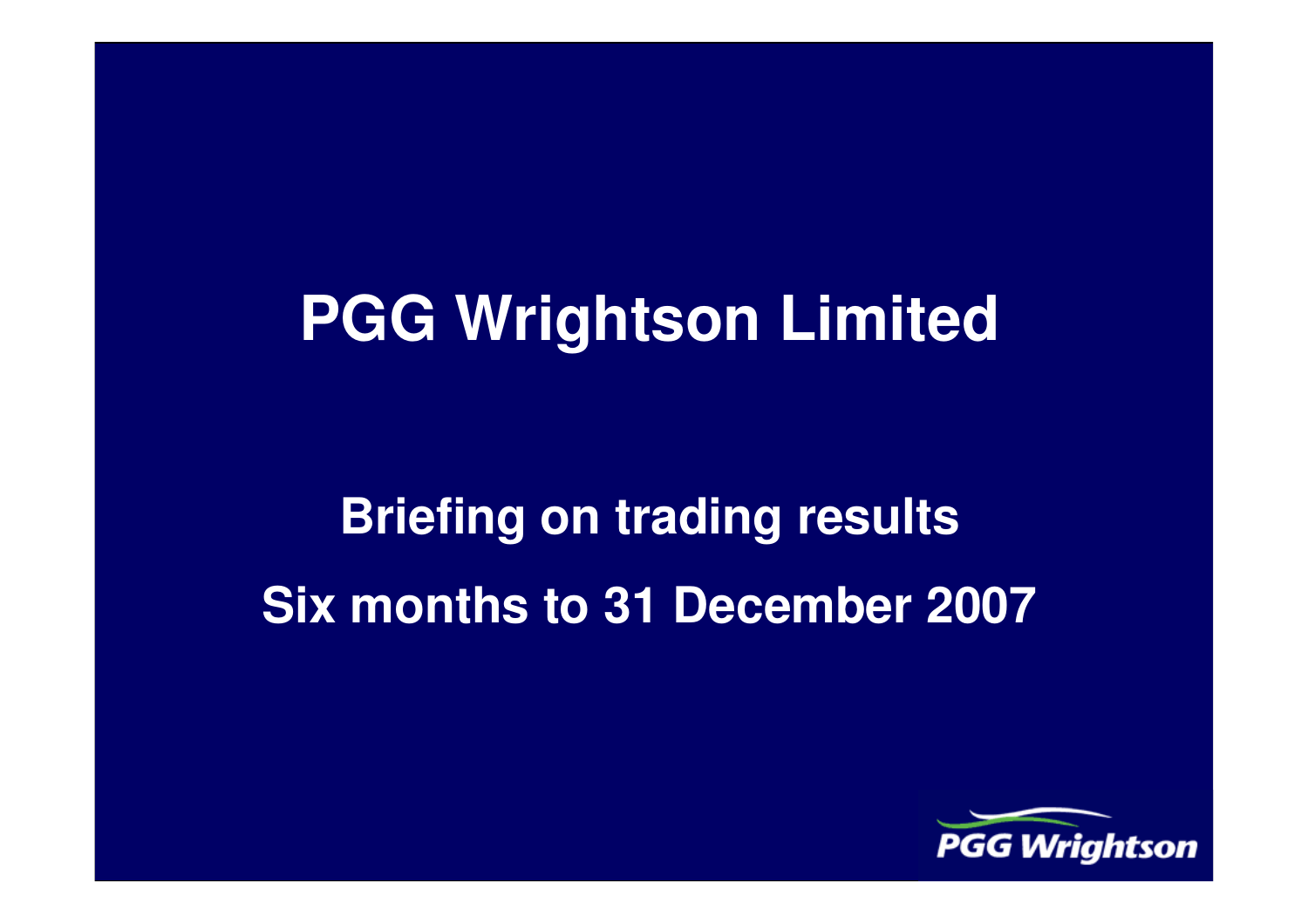#### **Overview**

- Results from operating activities (EBIT) under IFRS up from \$23.5m to \$48.3m
- Excellent result with improvement in most areas, in spite of challenges in operating environment
- Benefits emerging from recent investments
- NZ Farming Systems Uruguay initiative successful and a positive contributor
- Interim dividend increased to 5 cps
- $\bullet$ Continued investment in targeted areas

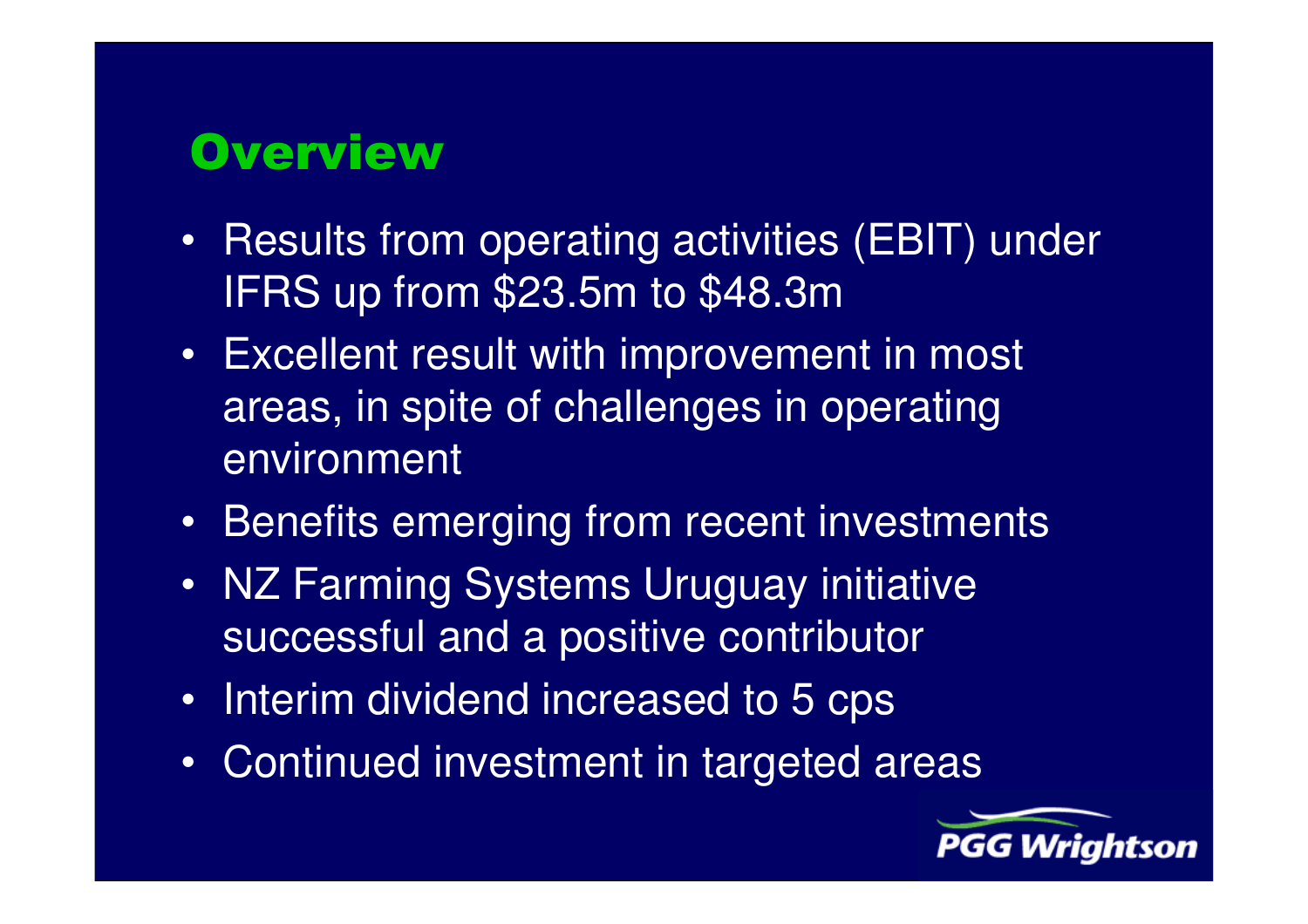## Operating Conditions

- $\bullet$ Dairy boom positive influence
- Sheep farm returns low
- Continuous improvement generating positive results in Real Estate, Rural Supplies, FruitfedSupplies and South America
- NZFSU investment benefiting from dairy boom
- Weather challenges previous Australian drought and dry summer in NZ and South America

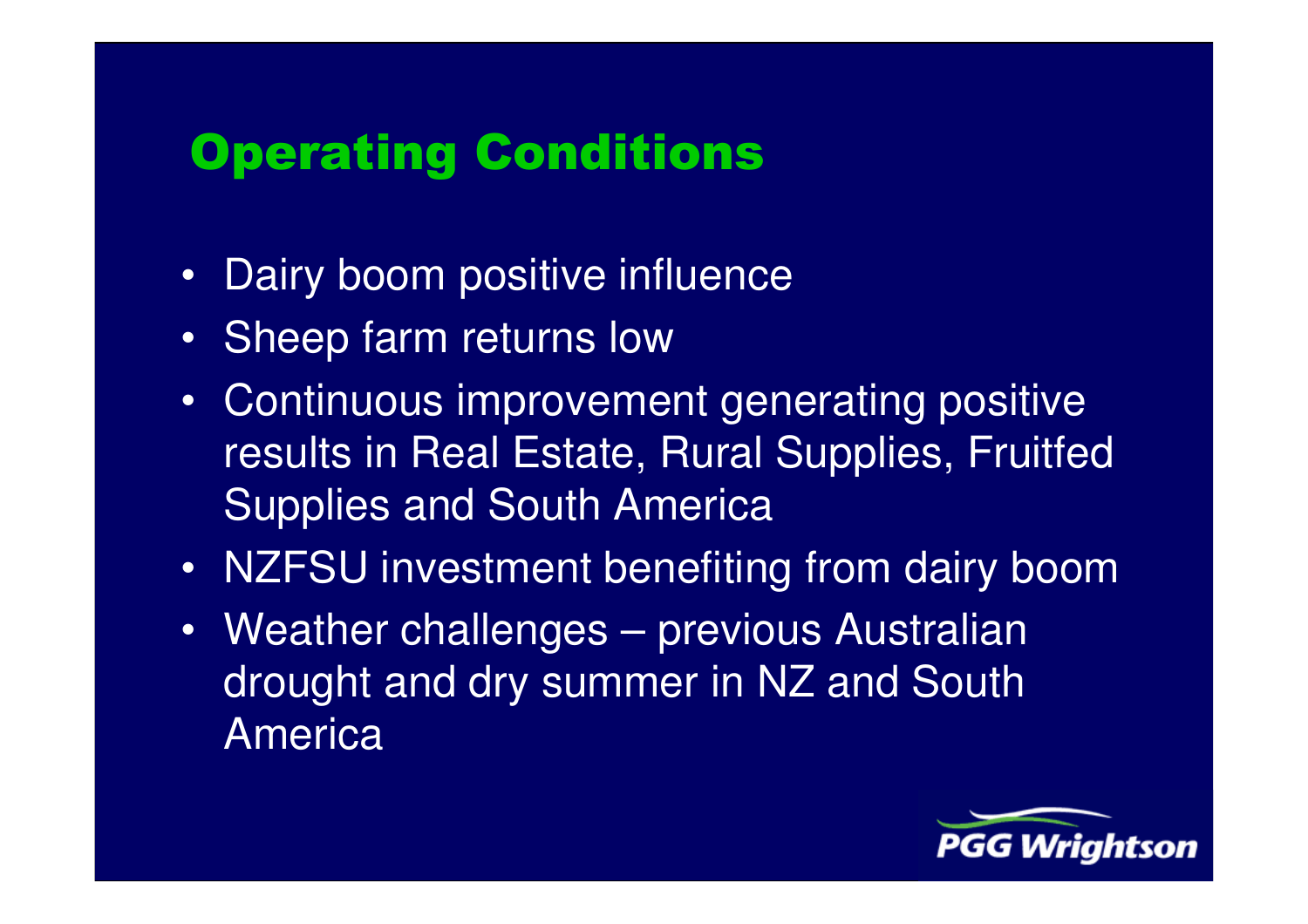# Farm returns – Dairy



Source: Fonterra Co-operative Group

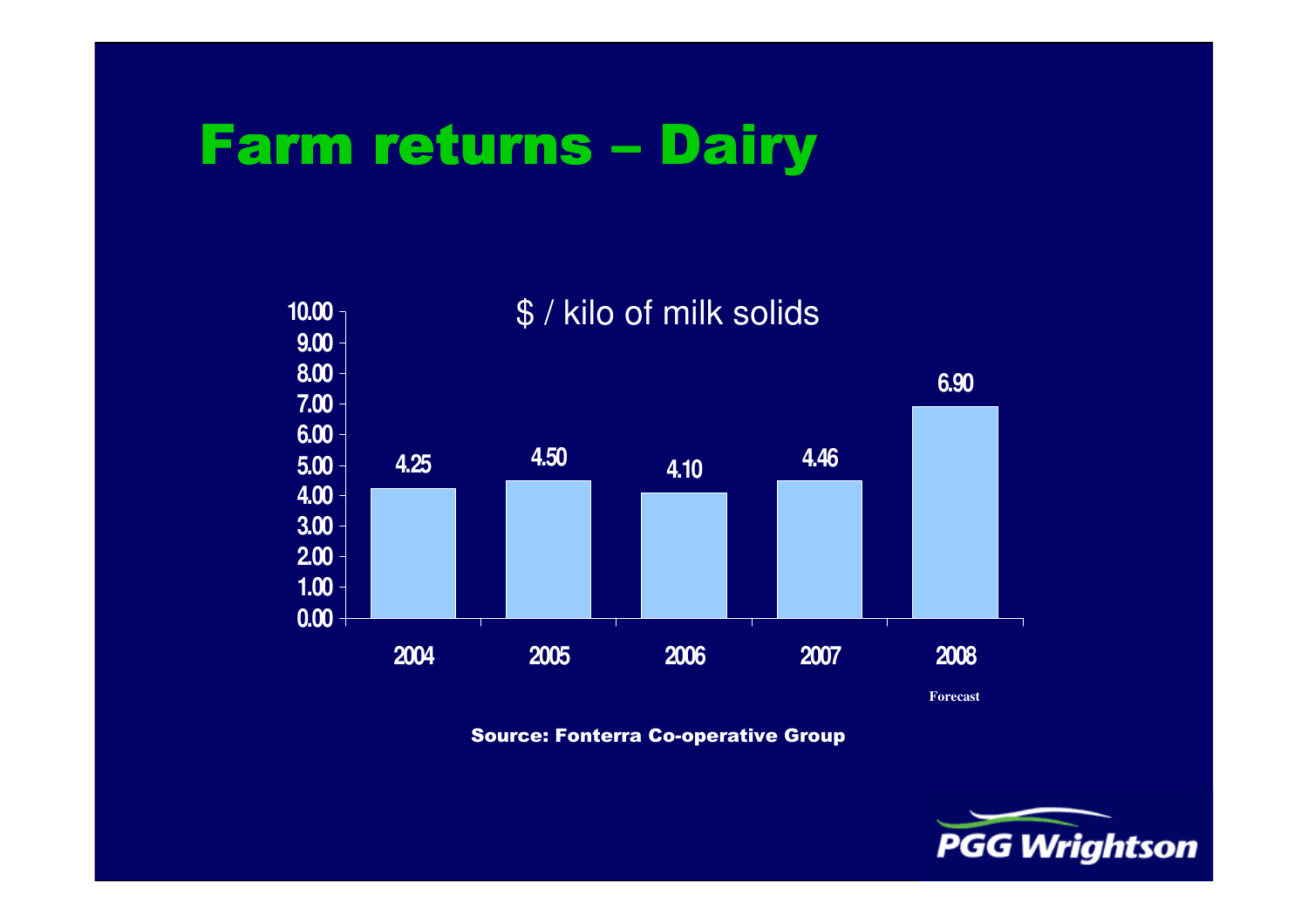# Farm returns – Sheep



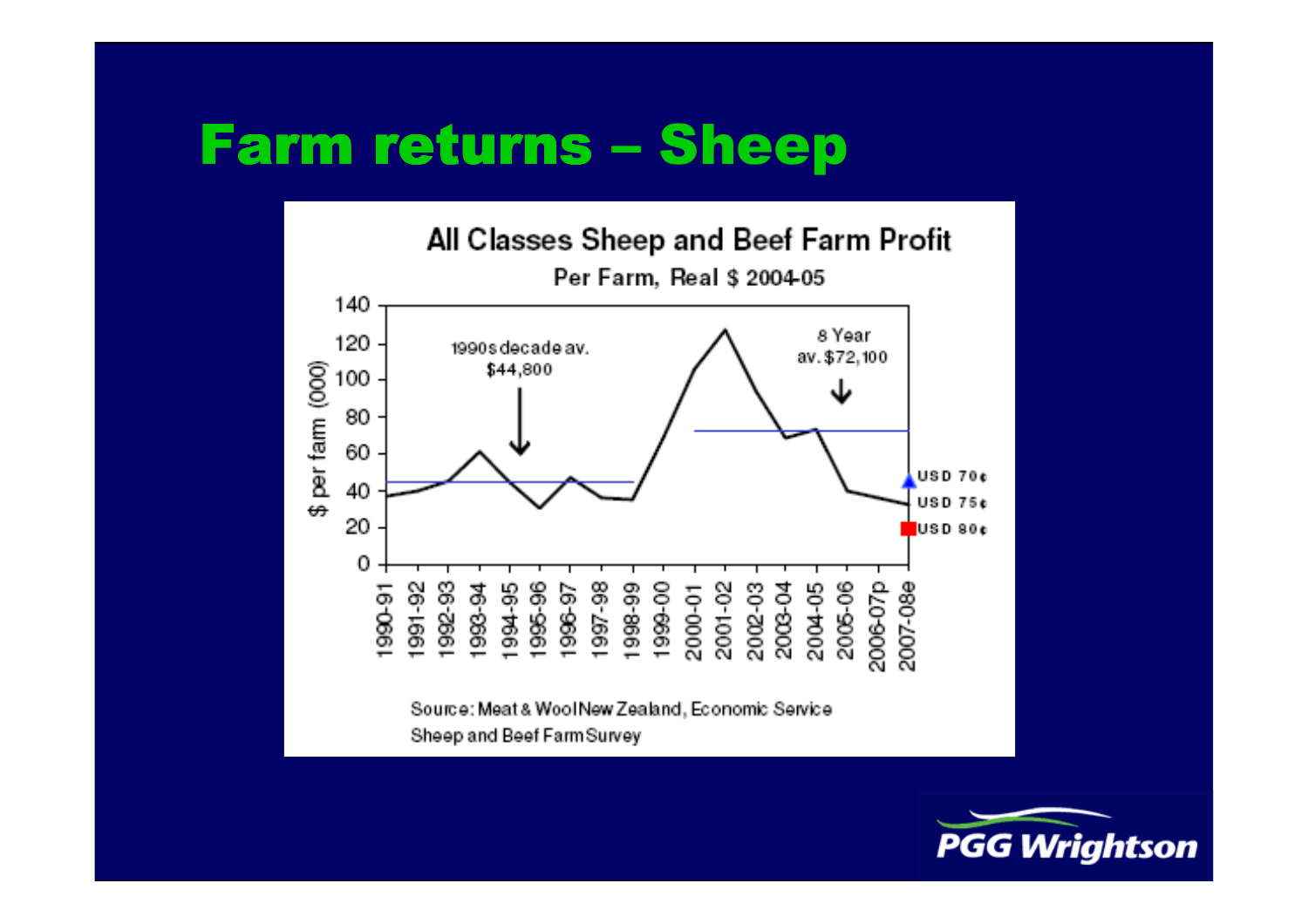#### Financial Overview $\mathcal{L}_{\mathcal{A}}$ Profitability\*\*

|                                                           | <b>Dec 2007</b><br>\$m\$ | <b>Dec 2006</b><br>\$m\$ |
|-----------------------------------------------------------|--------------------------|--------------------------|
|                                                           |                          |                          |
| <b>Operating revenue</b>                                  | 609.2                    | 523.1                    |
| <b>Results from Operating</b><br><b>Activities (EBIT)</b> | 48.3                     | $23.5*$                  |
| <b>NOPBT</b>                                              | 37.7                     | 14.1                     |
| Non operating income                                      | $\overline{5.4}$         | 10.3                     |
| Associate earnings                                        | 1,4                      | 0.7                      |
| <b>NPAT</b>                                               | 34.6                     | 20.6                     |

\* Excludes gain on farm sales of \$2.15m reported under GAAP last year in EBITA – now included in non-operating income

\*\*Accounts prepared for the first time under IFRS – this incorporates accrual of NZFSU performance fee

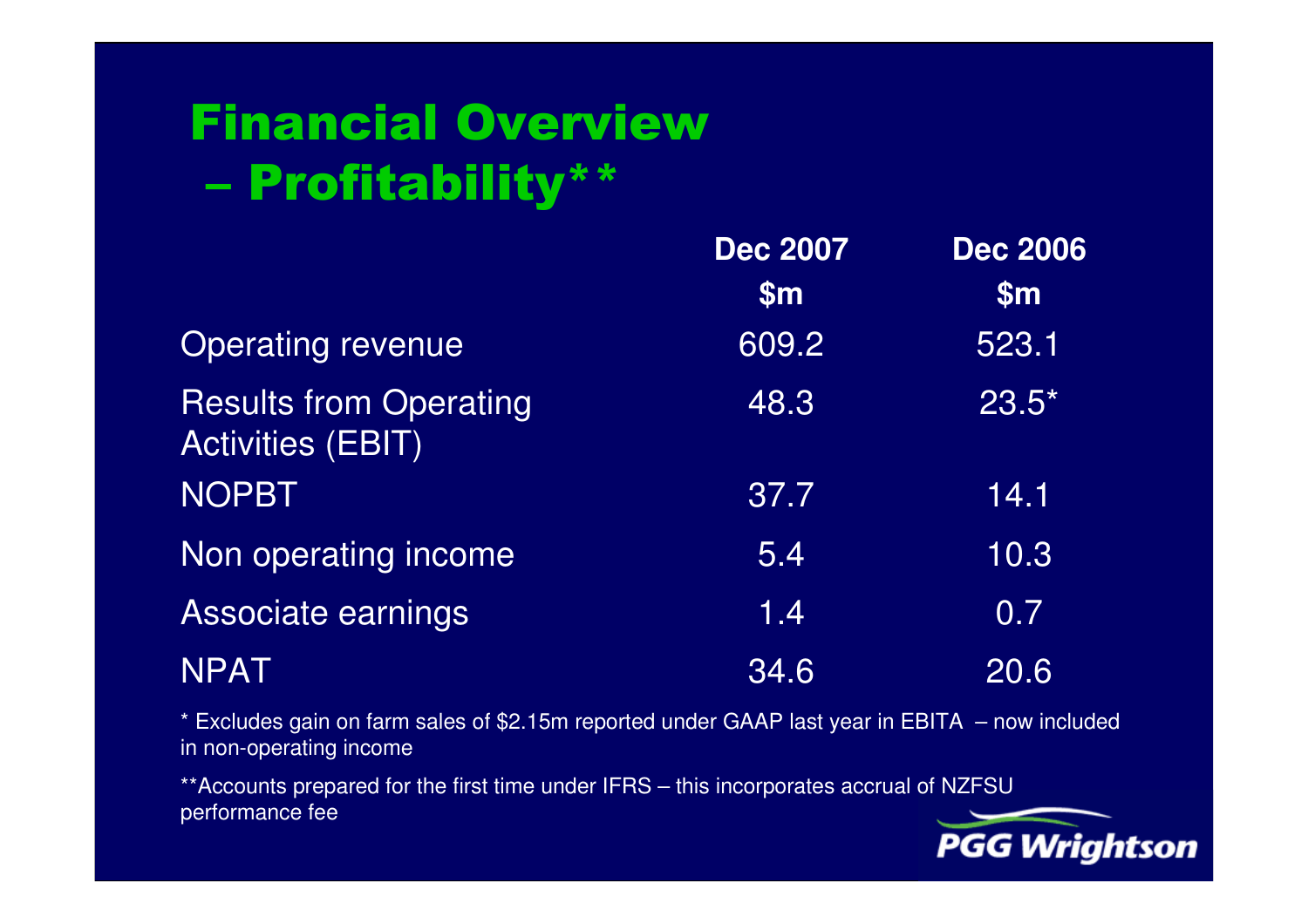#### Financial Overview –Balance Sheet

|                                | <b>Dec 2007</b> | <b>Dec 2006</b> |
|--------------------------------|-----------------|-----------------|
|                                | $\mathsf{Sm}$   | $\mathsf{Sm}$   |
| <b>Net Finance Receivables</b> | 174             | 95              |
| <b>Other Net Assets</b>        | <u>731</u>      | <u>681</u>      |
|                                | 905             | <u>775</u>      |
| <b>Equity</b>                  | 445             | 416             |
| <b>Debt - Finance Company</b>  | 124             | 53              |
| Debt - Rest of Group           | 336             | <u>307</u>      |
|                                | 905             | 776             |

Group debt increase reflects finance company equity, acquisitions, NZFSU second call (\$9m) and rights issue (\$13.5m) – Finance Company debt reflects asset growth in this business

Net assets growth is investment in NZFSU and acquisitions

Equity strengthened by introduction of Distribution Plan

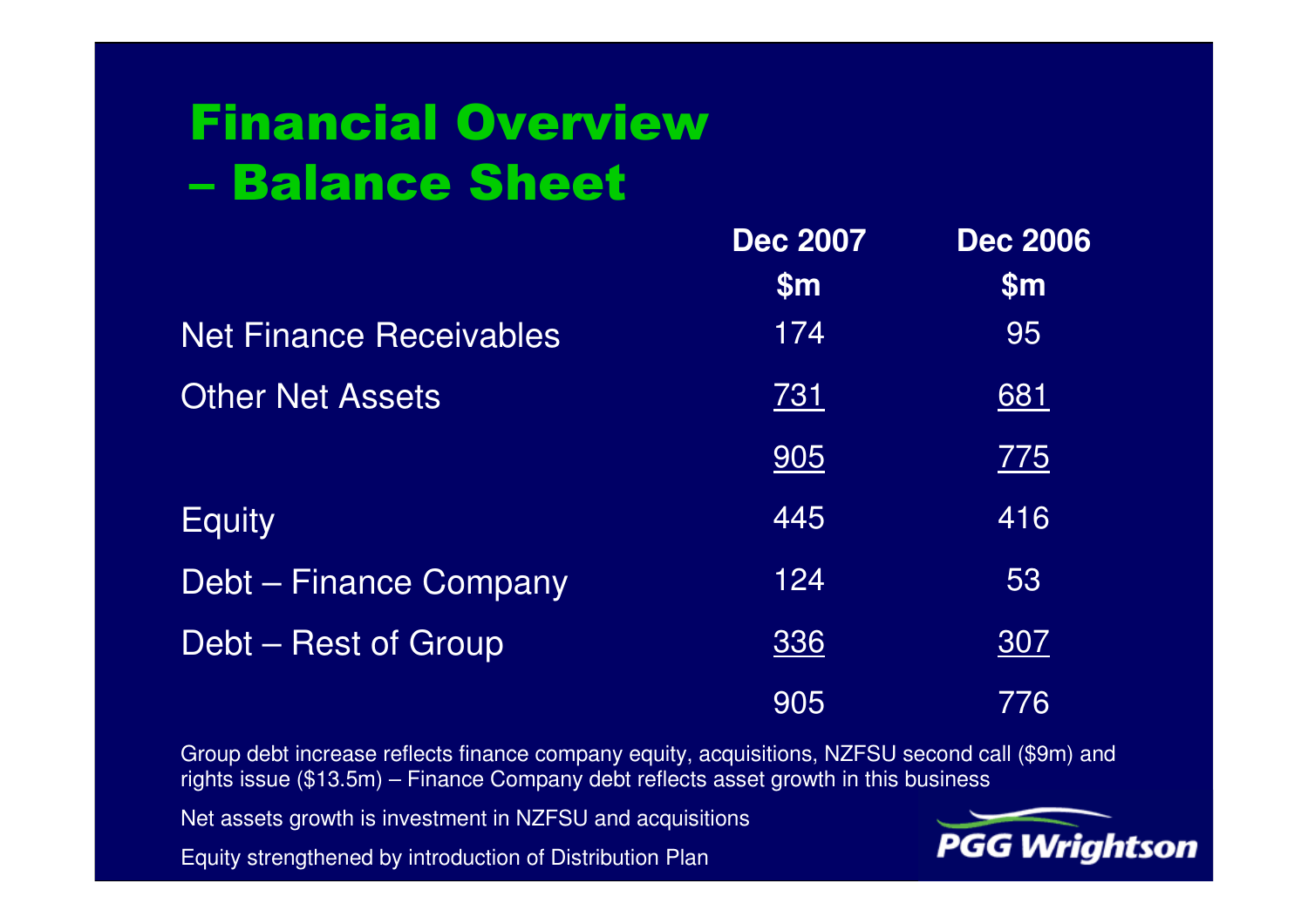#### Financial Overview –**Cashflow**

|                      | <b>Dec 2007</b><br>$\mathsf{Sm}$ | <b>Dec 2006</b><br>$\mathsf{Sm}$ |
|----------------------|----------------------------------|----------------------------------|
|                      |                                  |                                  |
| Operating cash flows | (41.8)                           | (36.7)                           |
| Investing cash flows | (47.5)                           | (50.3)                           |
| Financing cash flows | (65.6)                           | (19.6)                           |
| Net decrease         | (154.8)                          | (106.6)                          |

Operating cash flows reflect H1 working capital requirementsInvesting cash flows reflect NZFSU shares acquired and acquisitionsFinancing cash flows reflect movement in finance assets and liabilities and dividends paid

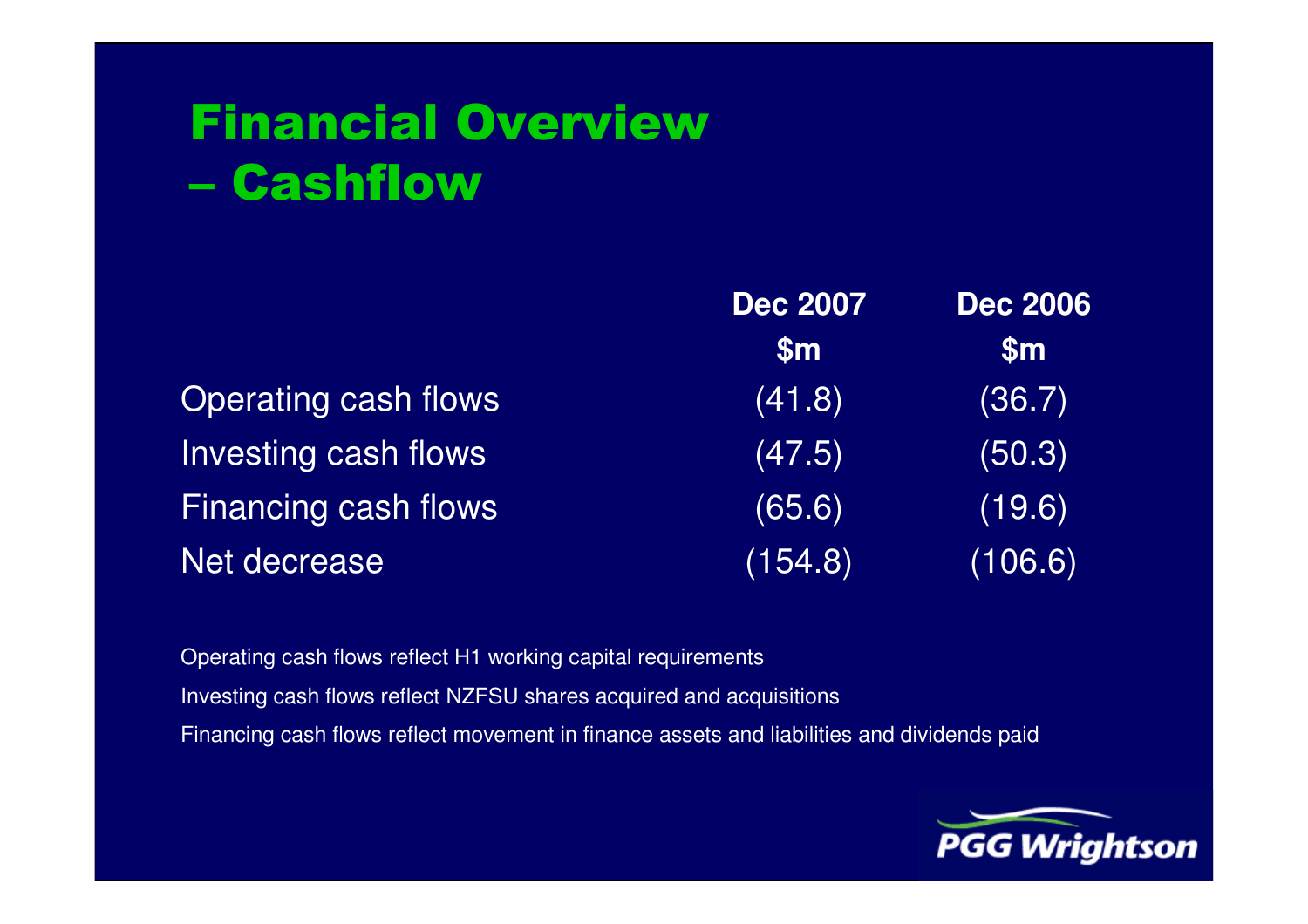#### **Dividend**

- Interim dividend increased from 4 to 5 cents per share
- Paid as bonus issue under Distribution Plan commenced in 07
- $\bullet$  44% (\$10 m) of 07 final dividend reinvested by shareholders in the form of shares

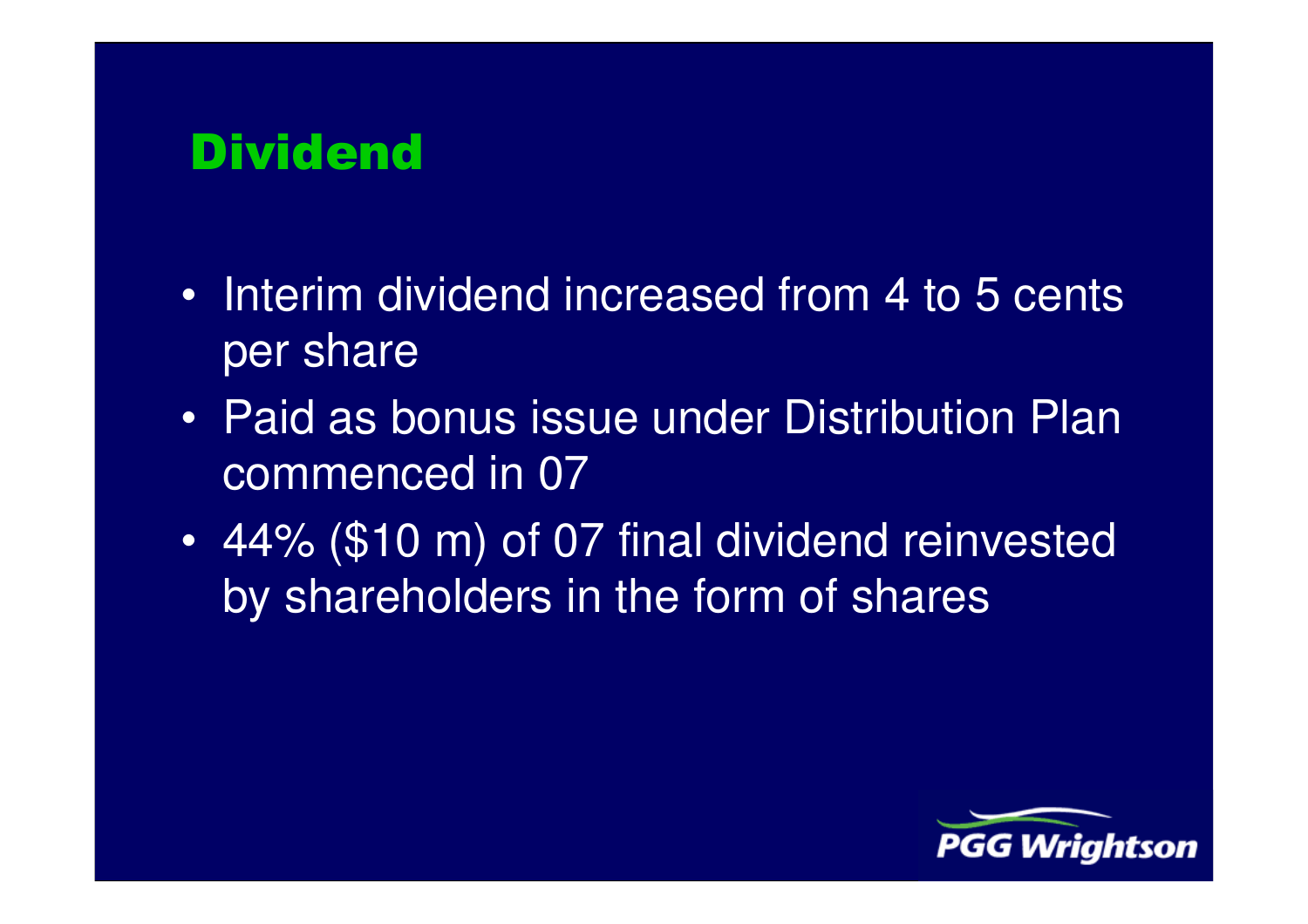## Business Group Profitability

|                                                    | <b>Dec 2007</b><br>\$m\$ | <b>Dec 2006</b><br>\$m |
|----------------------------------------------------|--------------------------|------------------------|
| <b>Rural Services</b>                              | 14.6                     | 12.2                   |
| <b>Financial Services</b>                          | $\overline{23.2}^*$      | 8.7                    |
| <b>Technology Services</b>                         | 10.1                     | $11.0**$               |
| <b>Overheads</b>                                   | (8.6)                    | (8.4)                  |
| <b>NZFSU</b> share appreciation                    | 9.0                      | $\frac{1}{2}$          |
| <b>Results from operating activities</b><br>(EBIT) | 48.3                     | 23.5                   |

\*Includes \$11.9m for anticipated NZFSU performance fee based on \$1.50 share price

 \*\* Excludes gains from farm operations in Uruguay of \$2.15m which had been included last year under GAAP

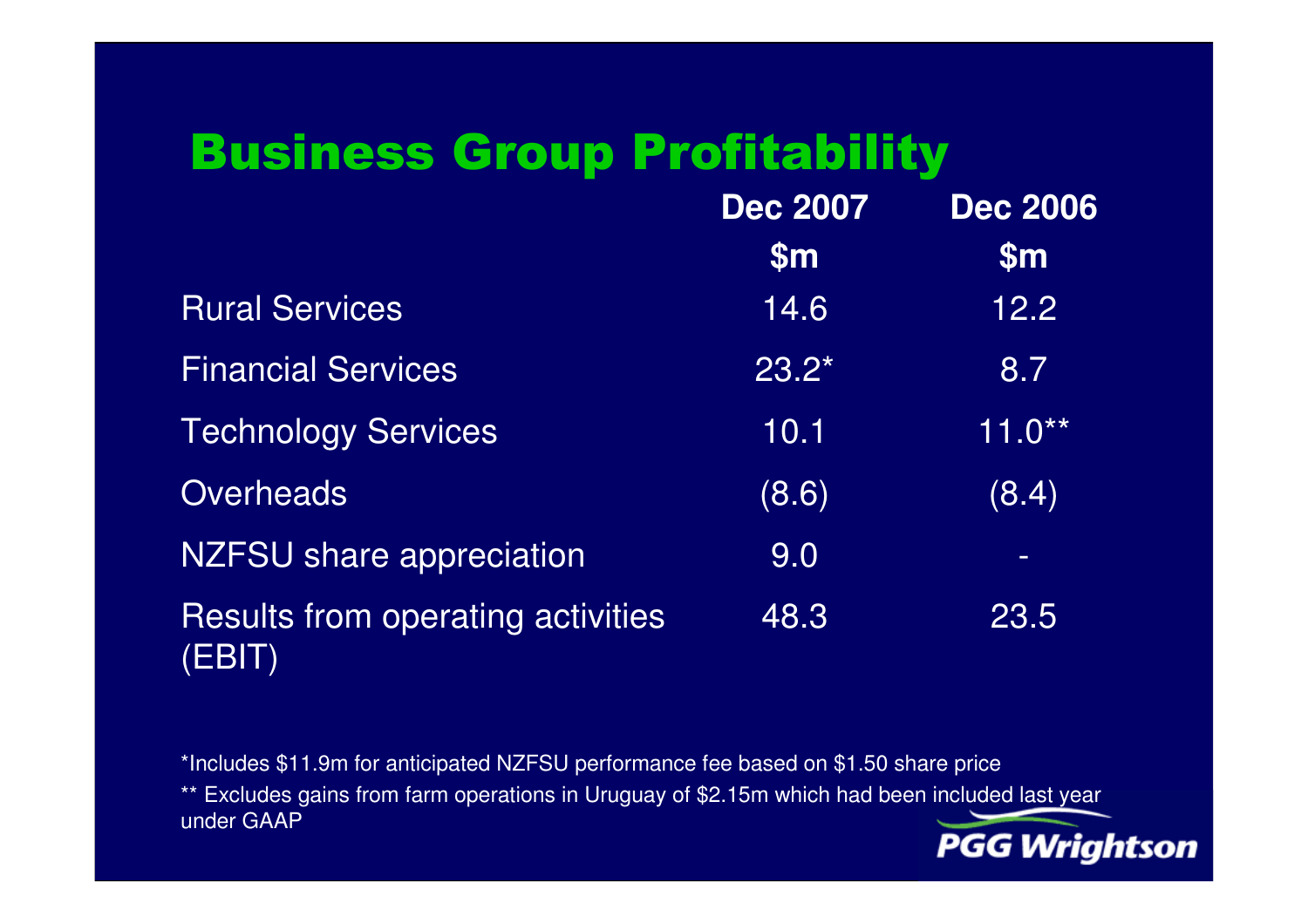## Rural Services

#### **EBIT of \$14.6m (2006 \$12.2m + 20%)**

- •**Livestock** 
	- $\mathcal{L}_{\mathcal{A}}$  , where  $\mathcal{L}_{\mathcal{A}}$  is the set of the set of the set of the set of the set of the set of the set of the set of the set of the set of the set of the set of the set of the set of the set of the set of the Sheep values hit by dry conditions, competition for finishing land and low confidence levels
	- $\mathcal{L}_{\mathcal{A}}$  , where  $\mathcal{L}_{\mathcal{A}}$  is the set of the set of the set of the set of the set of the set of the set of the set of the set of the set of the set of the set of the set of the set of the set of the set of the Poor sheep returns negatively affect farmers and PGW
	- Lietus alung suka tahungan sejarmare ratam dairiy pat Cattle tallies also reduced as farmers retain dairy cattle
	- $\mathcal{L}_{\mathcal{A}}$  , where  $\mathcal{L}_{\mathcal{A}}$  is the set of the set of the set of the set of the set of the set of the set of the set of the set of the set of the set of the set of the set of the set of the set of the set of the Benefits from rise in dairy stock values partially offset these issues
- •**Wool** 
	- $\mathcal{L}_{\mathcal{A}}$  , where  $\mathcal{L}_{\mathcal{A}}$  is the set of the set of the set of the set of the set of the set of the set of the set of the set of the set of the set of the set of the set of the set of the set of the set of the Bales sold reduced as high NZ\$ affects returns
	- $\mathcal{L}_{\mathcal{A}}$  , where  $\mathcal{L}_{\mathcal{A}}$  is the set of the set of the set of the set of the set of the set of the set of the set of the set of the set of the set of the set of the set of the set of the set of the set of the Ongoing focus seeing improvement in cost of logistics

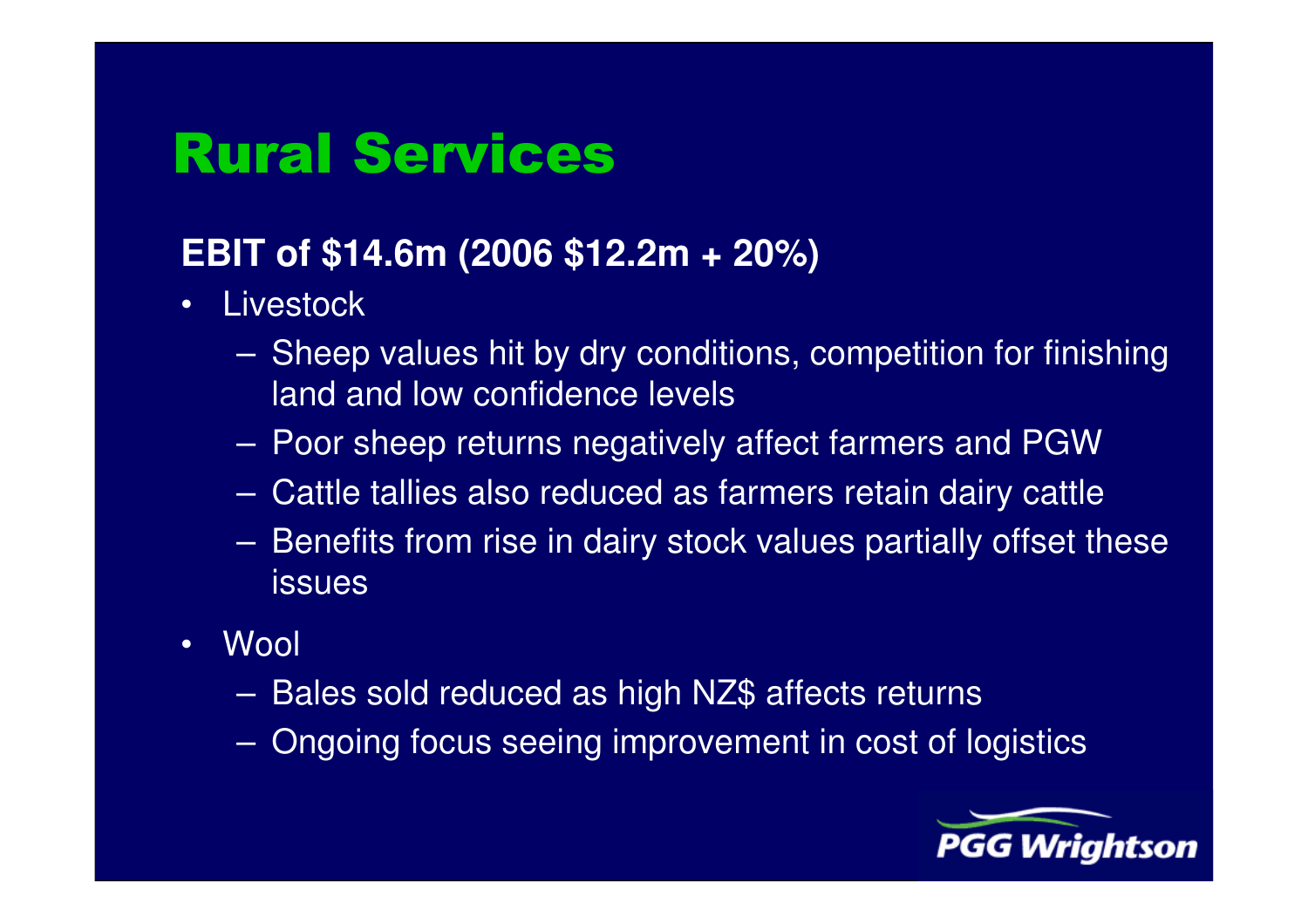## Rural Services

#### **EBIT of \$14.6m (2006 \$12.2m + 20%)**

- • Rural Supplies / Fruitfed
	- $\mathcal{L}_{\mathcal{A}}$  , where  $\mathcal{L}_{\mathcal{A}}$  is the set of the set of the set of the set of the set of the set of the set of the set of the set of the set of the set of the set of the set of the set of the set of the set of the Restructured management
	- $\mathcal{L}_{\mathcal{A}}$  , where  $\mathcal{L}_{\mathcal{A}}$  is the set of the set of the set of the set of the set of the set of the set of the set of the set of the set of the set of the set of the set of the set of the set of the set of the Drive into dairy
	- –Strong recovery– sales up in a range of categories
	- $\mathcal{L}_{\mathcal{A}}$  , where  $\mathcal{L}_{\mathcal{A}}$  is the set of the set of the set of the set of the set of the set of the set of the set of the set of the set of the set of the set of the set of the set of the set of the set of the Strong first half in Fruitfed
- • Irrigation & Pumping
	- $\mathcal{L}_{\mathcal{A}}$  , where  $\mathcal{L}_{\mathcal{A}}$  is the set of the set of the set of the set of the set of the set of the set of the set of the set of the set of the set of the set of the set of the set of the set of the set of the Dry weather driving higher sales
- •**Districts** 
	- $\mathcal{L}_{\mathcal{A}}$  , where  $\mathcal{L}_{\mathcal{A}}$  is the set of the set of the set of the set of the set of the set of the set of the set of the set of the set of the set of the set of the set of the set of the set of the set of the Strengthened District Management
	- $\mathcal{L}_{\mathcal{A}}$  , where  $\mathcal{L}_{\mathcal{A}}$  is the set of the set of the set of the set of the set of the set of the set of the set of the set of the set of the set of the set of the set of the set of the set of the set of the Continued improvement anticipated

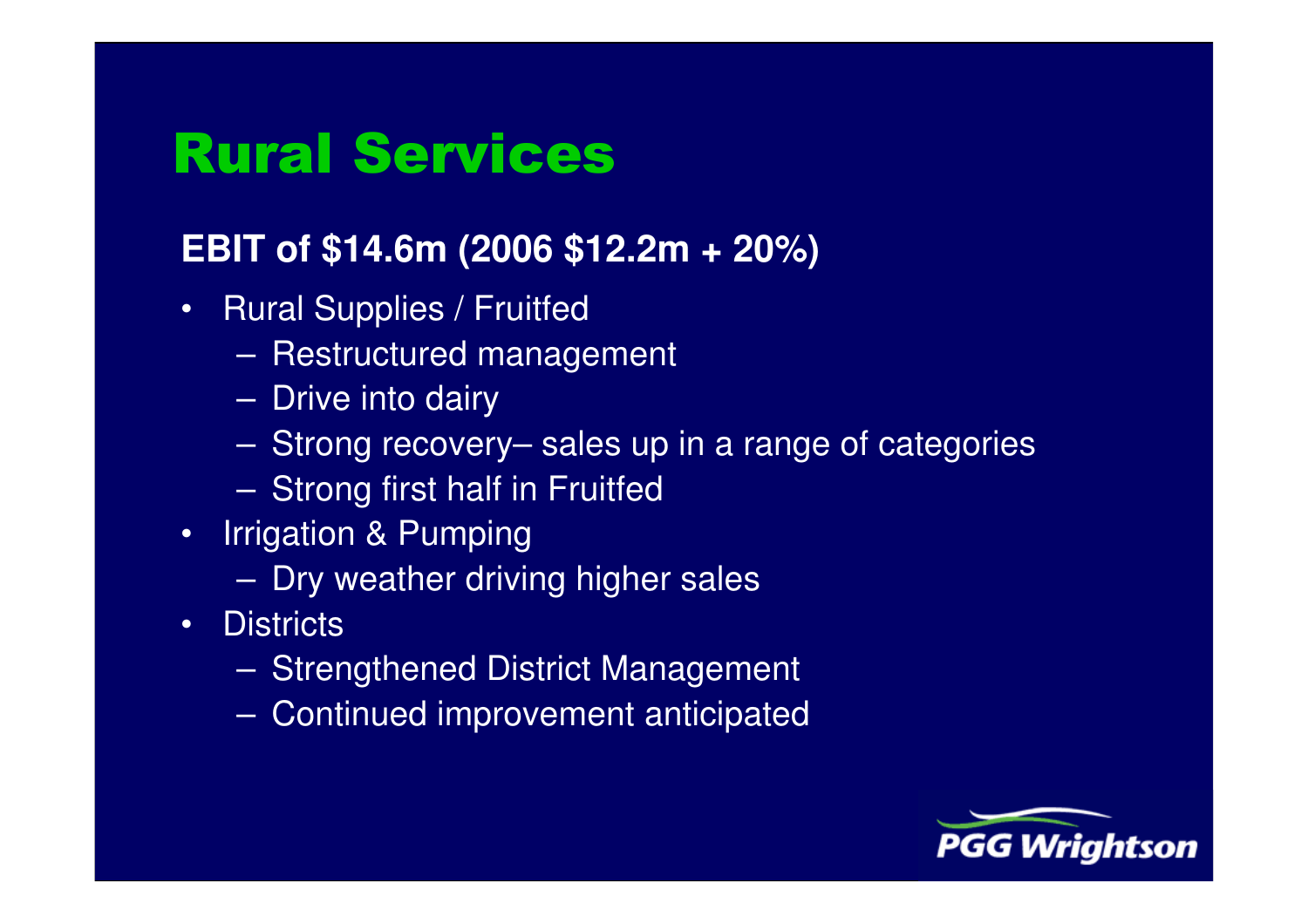#### Financial Services

#### **EBIT of \$23.2m (2006 \$8.7m + 167%)**

- • Funds Management
	- Full six months contribution from NZFSU very positive
	- NZFSU performance fee of \$11.9m
- Finance
	- 170 14% growth in 6 months in loan book, to \$460m
	- Strengthened funding base:
		- 3% growth in deposits to \$285m
		- Reinvestment held at high levels in tough conditions
		- Increased bank lines from \$120m to \$180m
		- Other funding options being developed
	- Further new product development (livestock leasing)
	- Lending margins continue to tighten especially as industry liquidity issues pressure cost of funds
	- Pravious December half benefited fra Previous December half benefited from reduction inprovisions not repeated this year (\$0.6m)

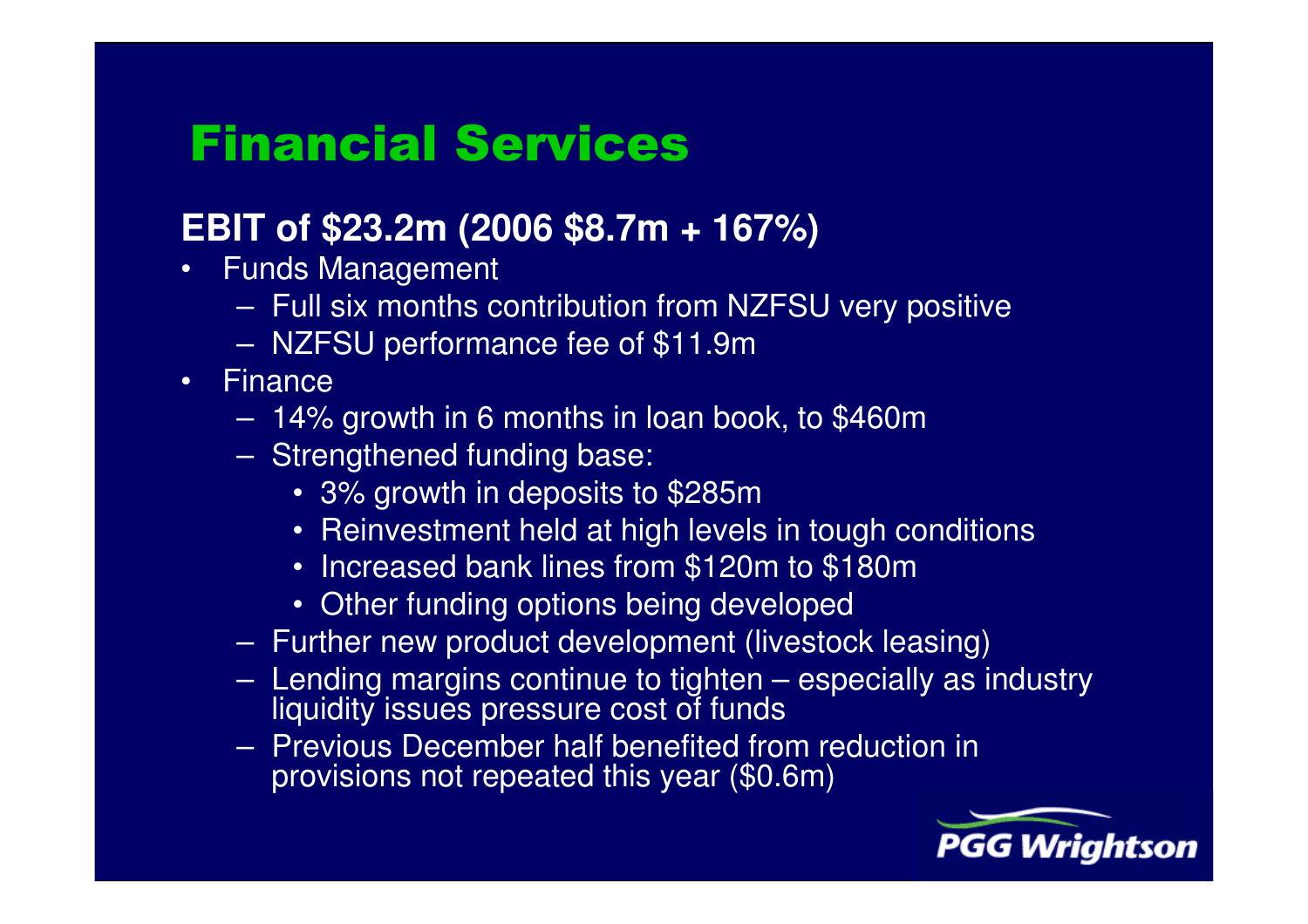#### Financial Services

#### **EBIT of \$23.2m (2006 \$8.7m + 167%)**

- •**Insurance** 
	- Steady contribution from ongoing development of JV
- • Real Estate
	- Ravani Revenue up 43%
	- –Operating earnings up 61%
	- – Continued growth from expansion, business development and strong rural market
	- Growth in market share in most areas and sectors
- Excluding NZFSU performance fee and writeback of provisions in the Dec 06 half-year, EBIT would be \$10.2m (+26%) driven by: •
	- new funds management revenues
	- real estate growth

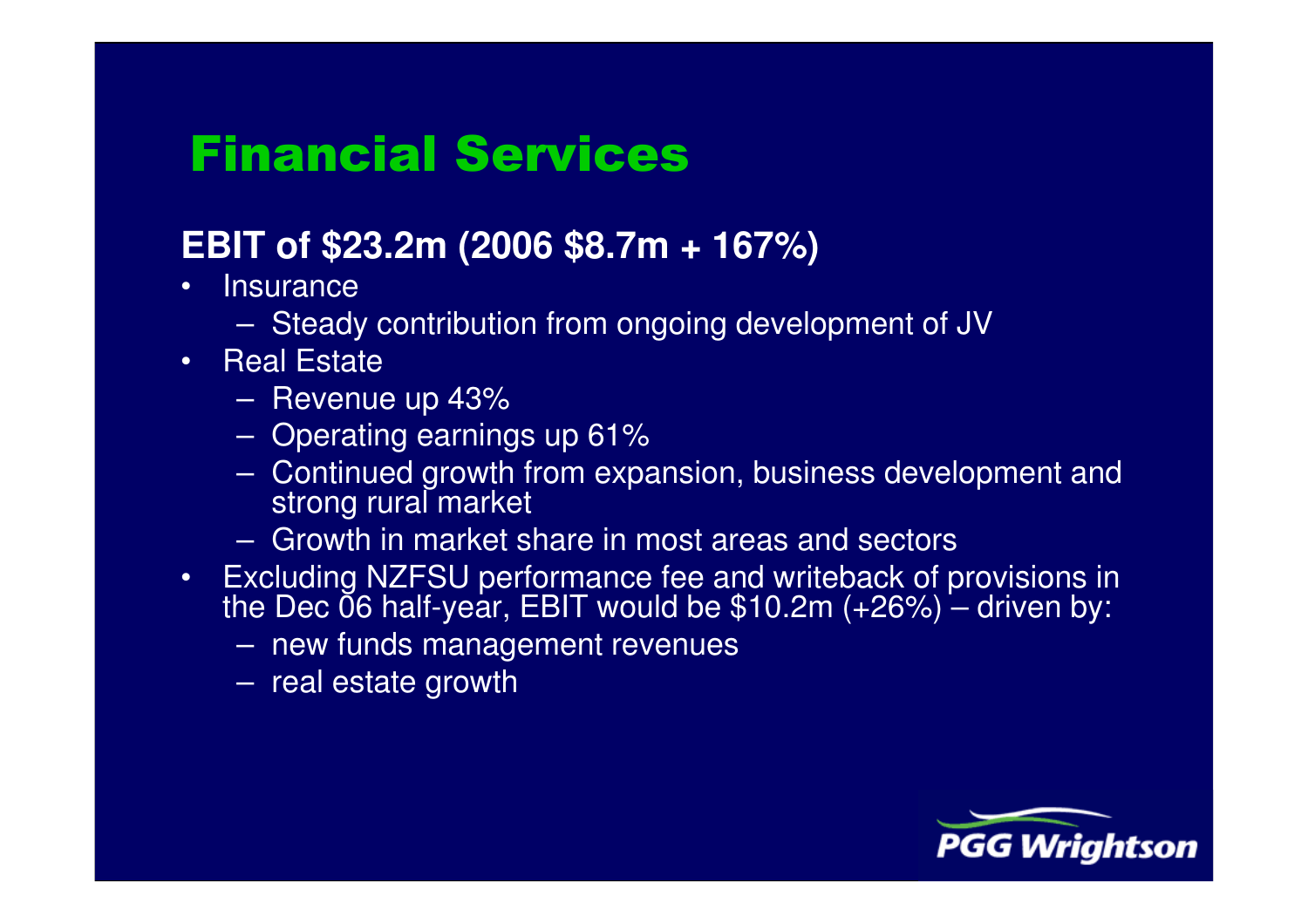## Technology Services

#### **EBIT of \$10.1m (2006 \$11.0m -9%)**

- • Agriculture New Zealand
	- $\hspace{0.1em}$  Thiver in overall redi Driver in overall reduction
	- Down trom etrona provin Down from strong previous period which benefited from chemical handling compliance requirements
- Seeds
	- – Keen demand for NZ proprietaries and exports, offsetting impact of Australian drought
- South America
	- Ranatit tro Benefit from market growth
	- Good contribution from Alfalfares and AgarCross acquisitions
- •**Agrifeeds** 
	- Molasses sales grow with drive for dairy production
	- $-$  Sale of terminal facilities to focus on core business Sale of terminal facilities to focus on core business and reduce logistics costs
	- $-$  Acquisition of A Saad Acquisition of 4 Seasons business successful

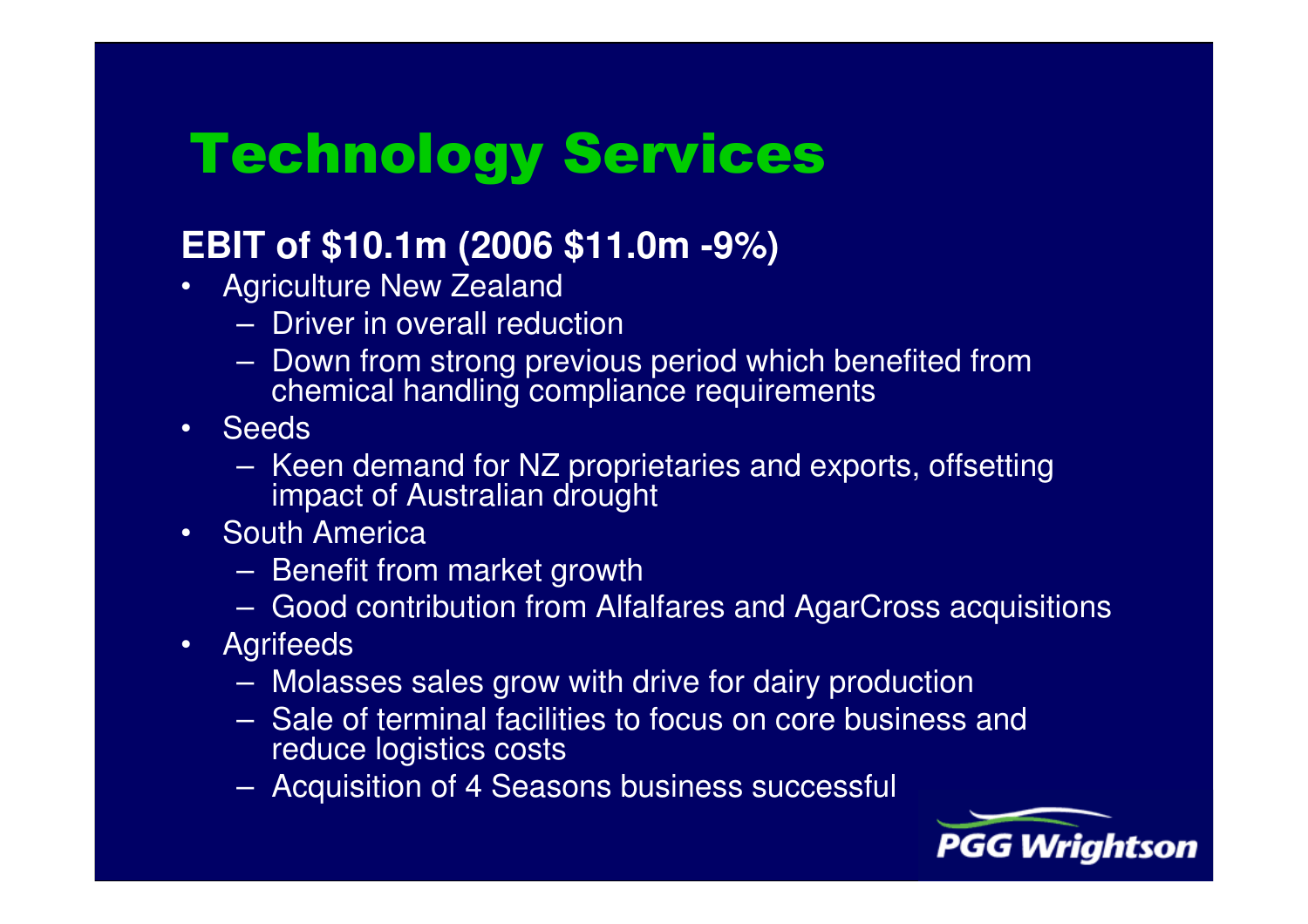## NZ Farming Systems Uruguay

#### **MANAGEMENT CONTRACTS**

- Performance fee \$11.9m based on share price growth and •**distributions** 
	- Based on share price of \$1.50
	- Paid in July option of taking shares or cash by mutual agreement
	- NPAT impact \$8m
- Total funds under management increase with further raising of •\$112m
- Launched in time for dairy price boom accelerated land •acquisition programme
- Listed in December 07 in NZX 50•

#### **INVESTMENT**

 Gain on 11% shareholding (26.9m shares) of \$9m•

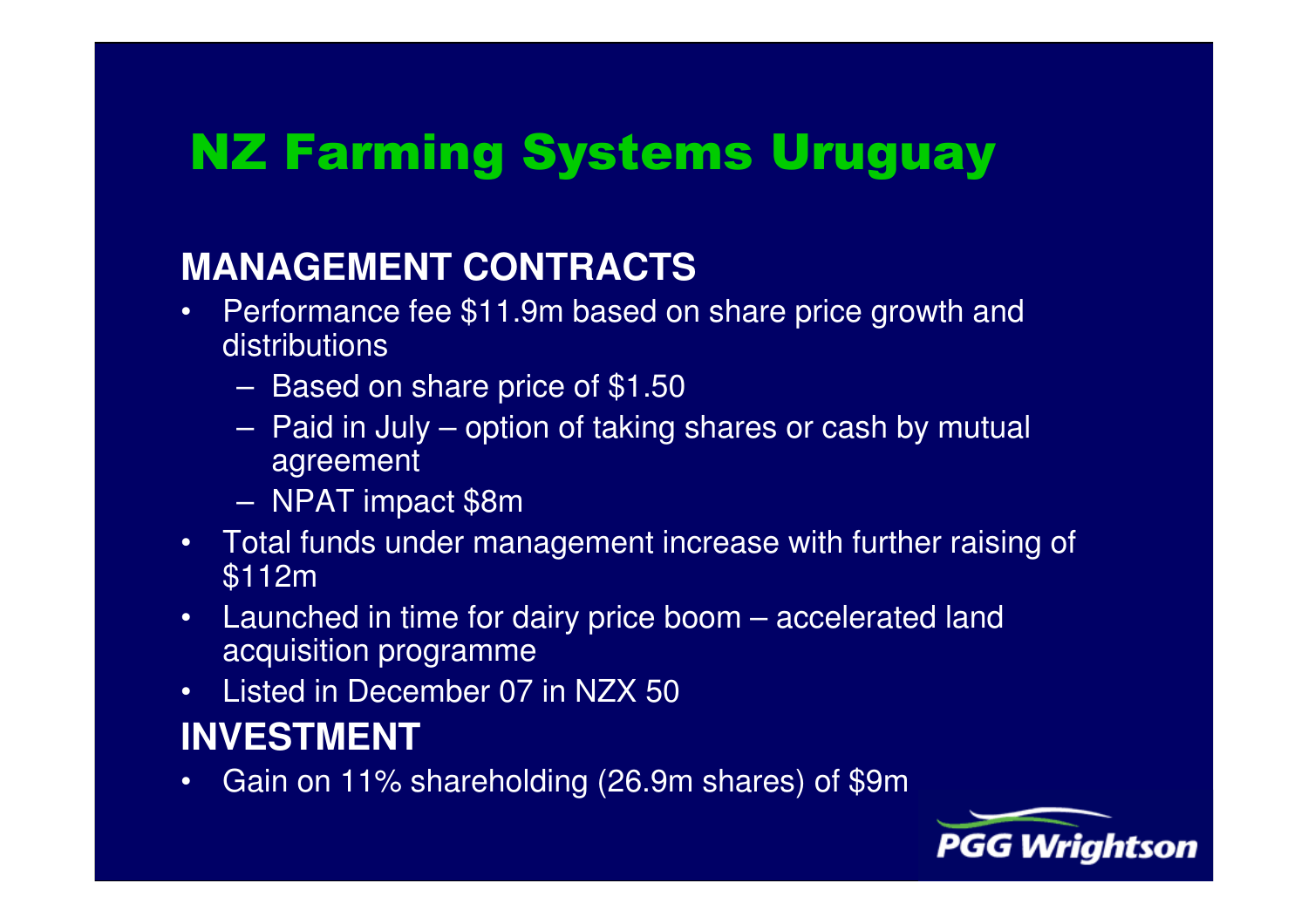## Key initiativesRural Services

- • Livestock
	- Ongoing focus in maintaining our number 1 position in dairy
	- Tight cost control in difficult environment with rep numbers being managed
	- Targeted investment in certain areas to strengthen network
	- Development of Australian operations investing in new GM for Australia
	- Supportive of initiatives to strengthen the meat industry for farmer benefit

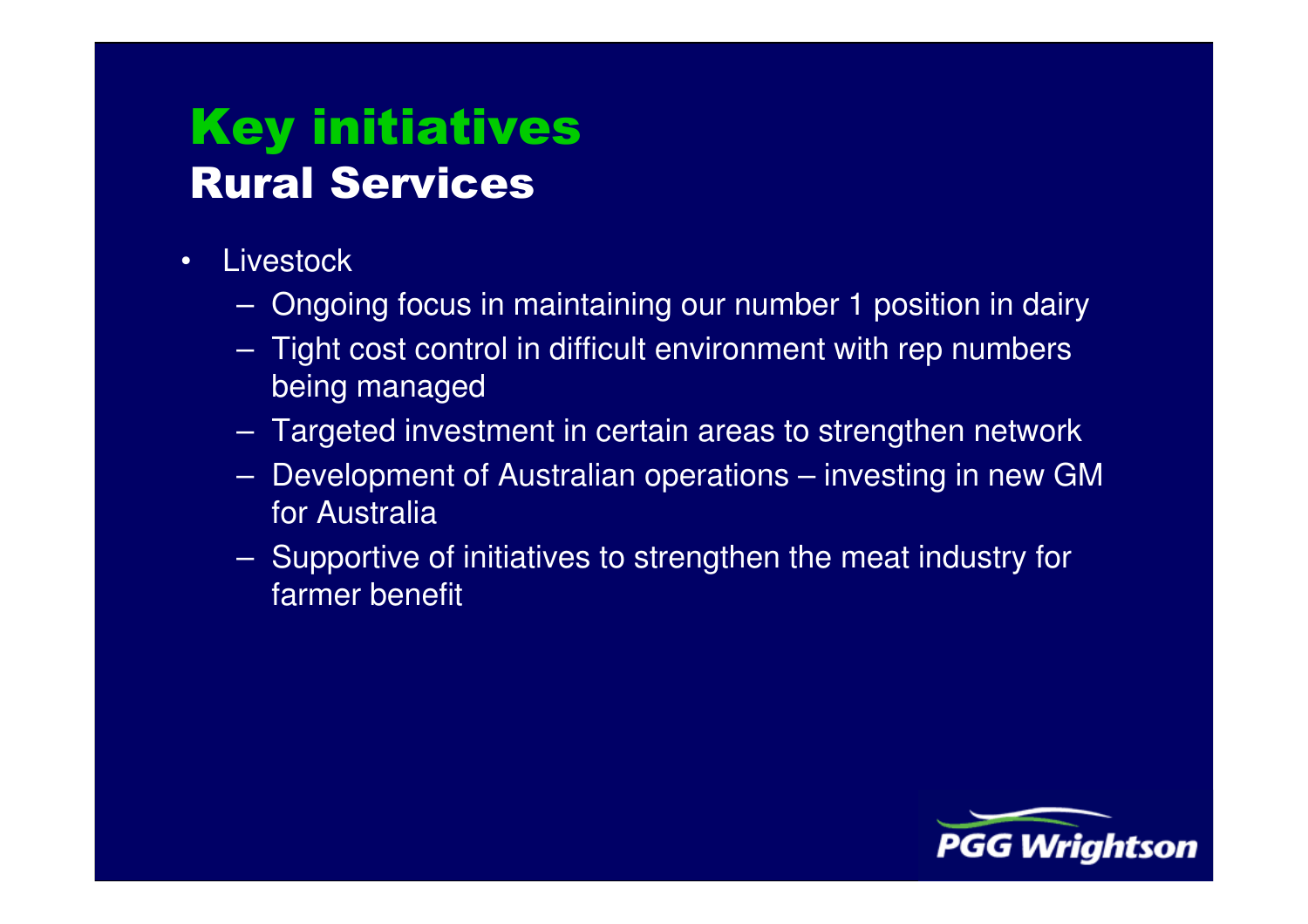## Key initiativesRural Services

- •**Wool** 
	- Ongoing focus on operational improvement very strong:
		- Launch of bale dumping project
		- Dunedin property and store rationalisation
	- NZ Merino continues to perform well as a successful model
	- Support of industry initiatives
- $\bullet$  Rural Supplies / Fruitfed
	- New operating structure and associated appointment s
	- Sales drive and margin management
	- Dairy sector focus
	- Customer service options (eg handheld technology trial)

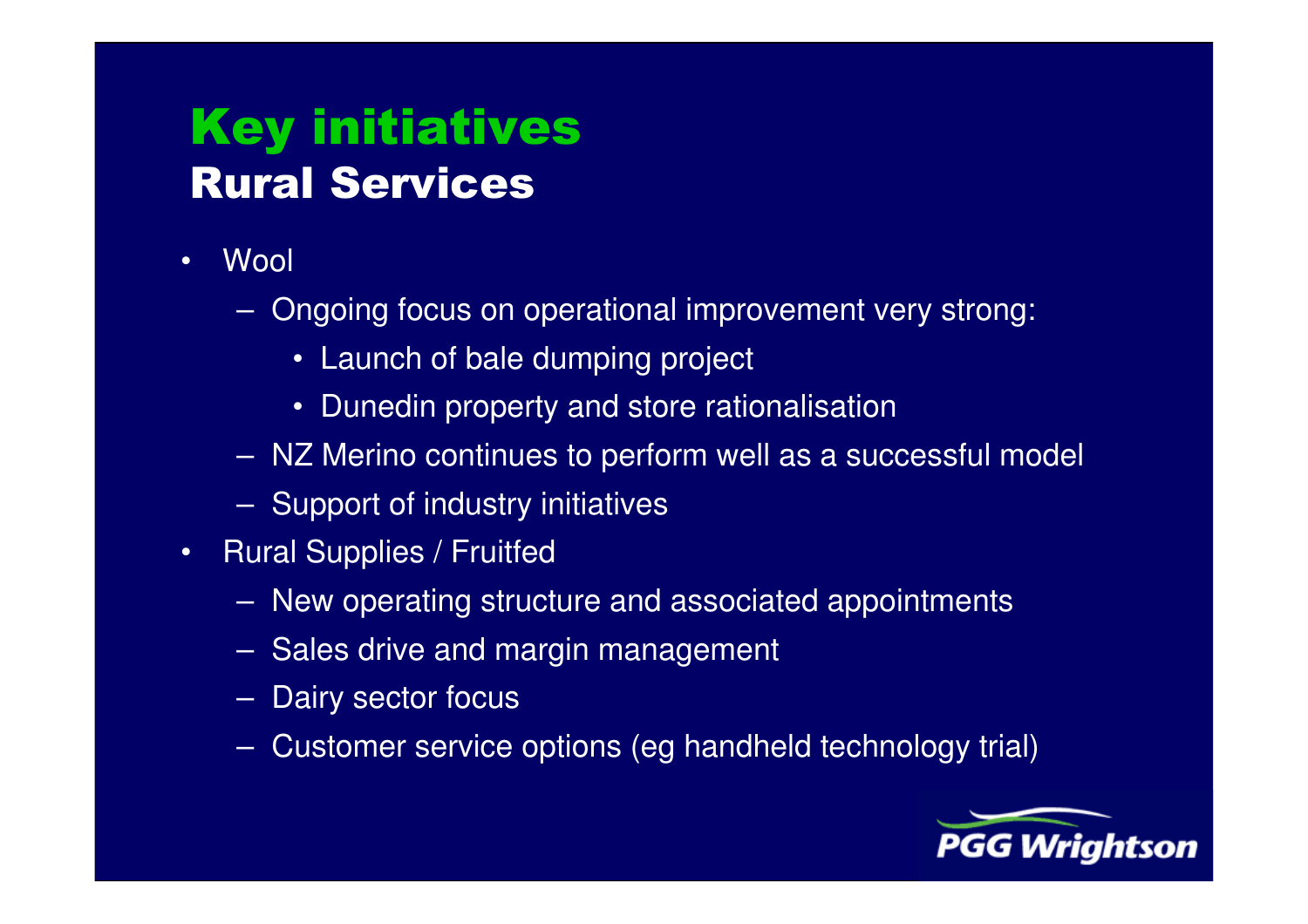## Key initiativesFinancial Services

- •**Finance** 
	- Low documentation and Livestock Leasing products
	- Deposit campaign investment renewal rates maintained
	- Increased bank funding lines from \$120 to \$180m
	- Other funding options in development
- Real Estate
	- Three new offices in Australia
	- Continued expansion in residential and lifestyle sectors
	- International marketing connections
- •**Insurance** 
	- Several lead generation programmes implemented
- • Funds Management
	- Further capital raising of \$112m for NZFSU
	- Listed NZFSU in NZX50

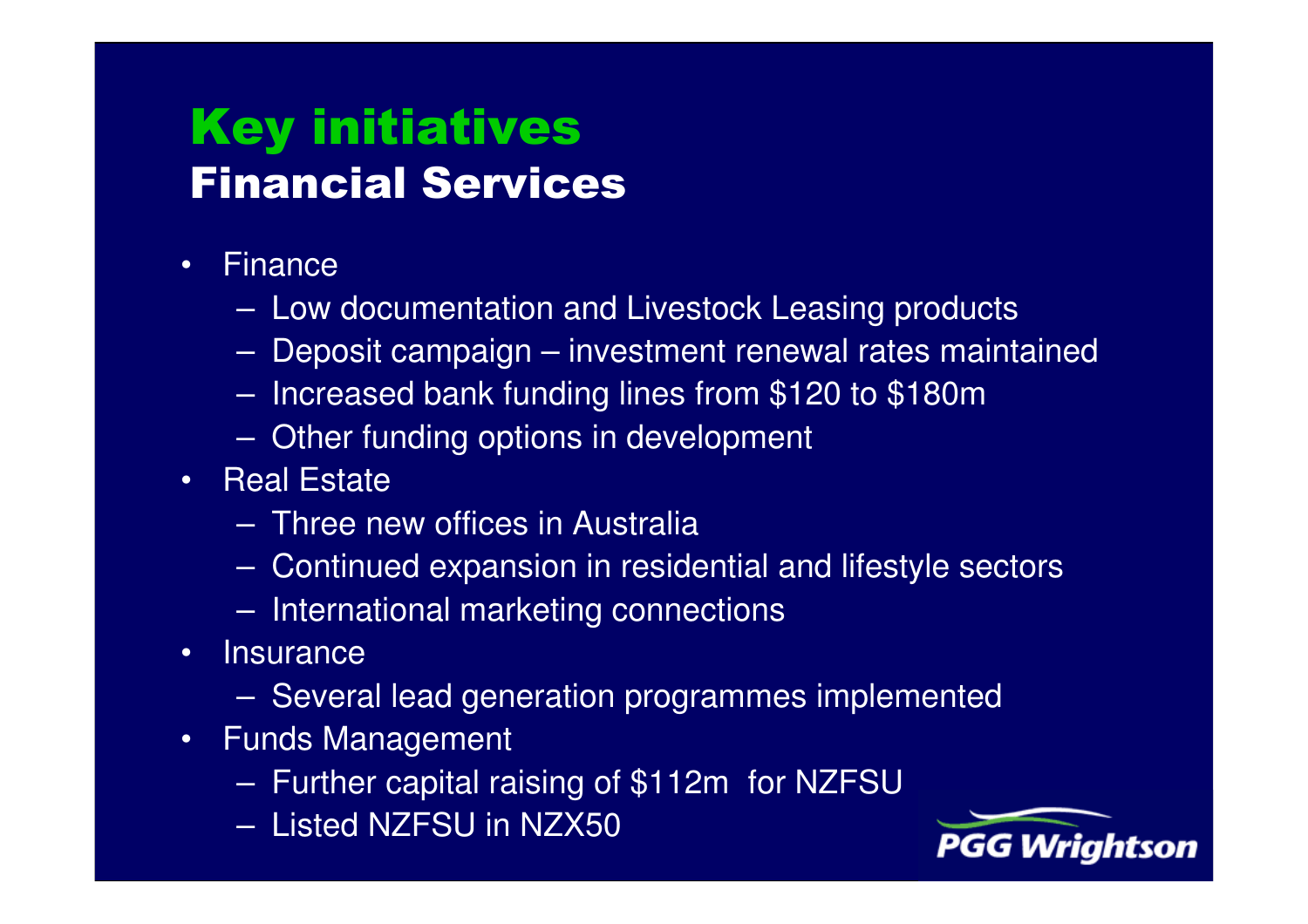## Key initiativesTechnology Services

- South America
	- $\mathcal{L}_{\mathcal{A}}$ Expanded ACA relationship
	- $\mathcal{L}_{\mathcal{A}}$ Identified further acquisition opportunities (in progress)
- • Australia
	- $\mathcal{L}_{\mathcal{A}}$ AusWest acquisition – integration well progressed
	- $\mathcal{L}_{\mathcal{A}}$ Invested in new warehouse facilities to support growth
- Seed and Grain
	- $\mathcal{L}_{\mathcal{A}}$ Crop and Food JV
	- Raeaerch collabo Research collaborations continue to develop
	- $\mathcal{L}_{\mathcal{A}}$ New products launched
	- $\mathcal{L}_{\mathcal{A}}$ Drive into dairy and demonstration farm collaboration

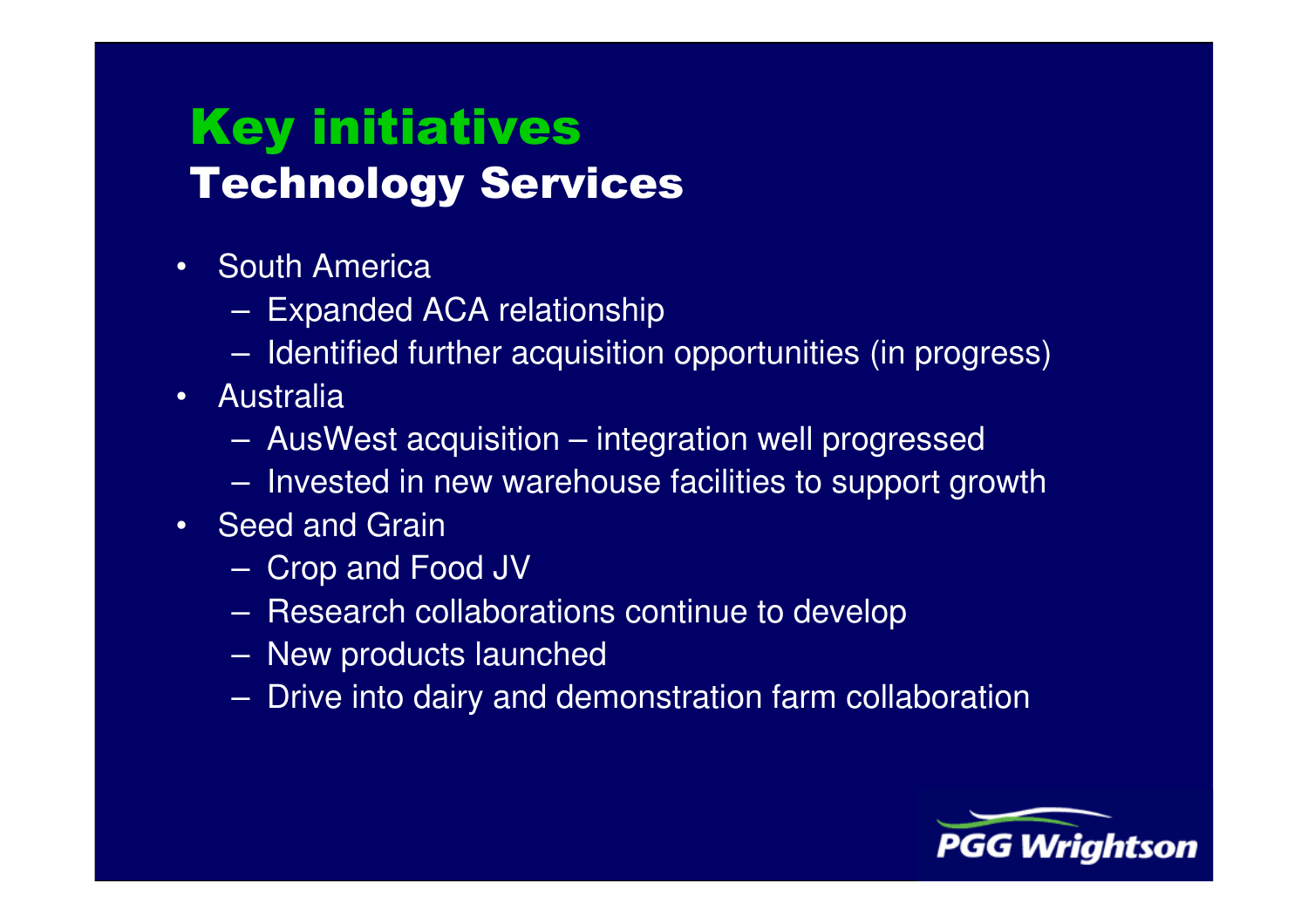#### Key initiativesTechnology Services

- • Agri-feeds
	- 4 Seasons Molasses acquisition
	- Sale of terminals and restructured logistics
	- Focus on demand increase in dairy sector
- • Agriculture New Zealand
	- Positioned for regulatory developments
	- Work with NZFSU on training for farm workers

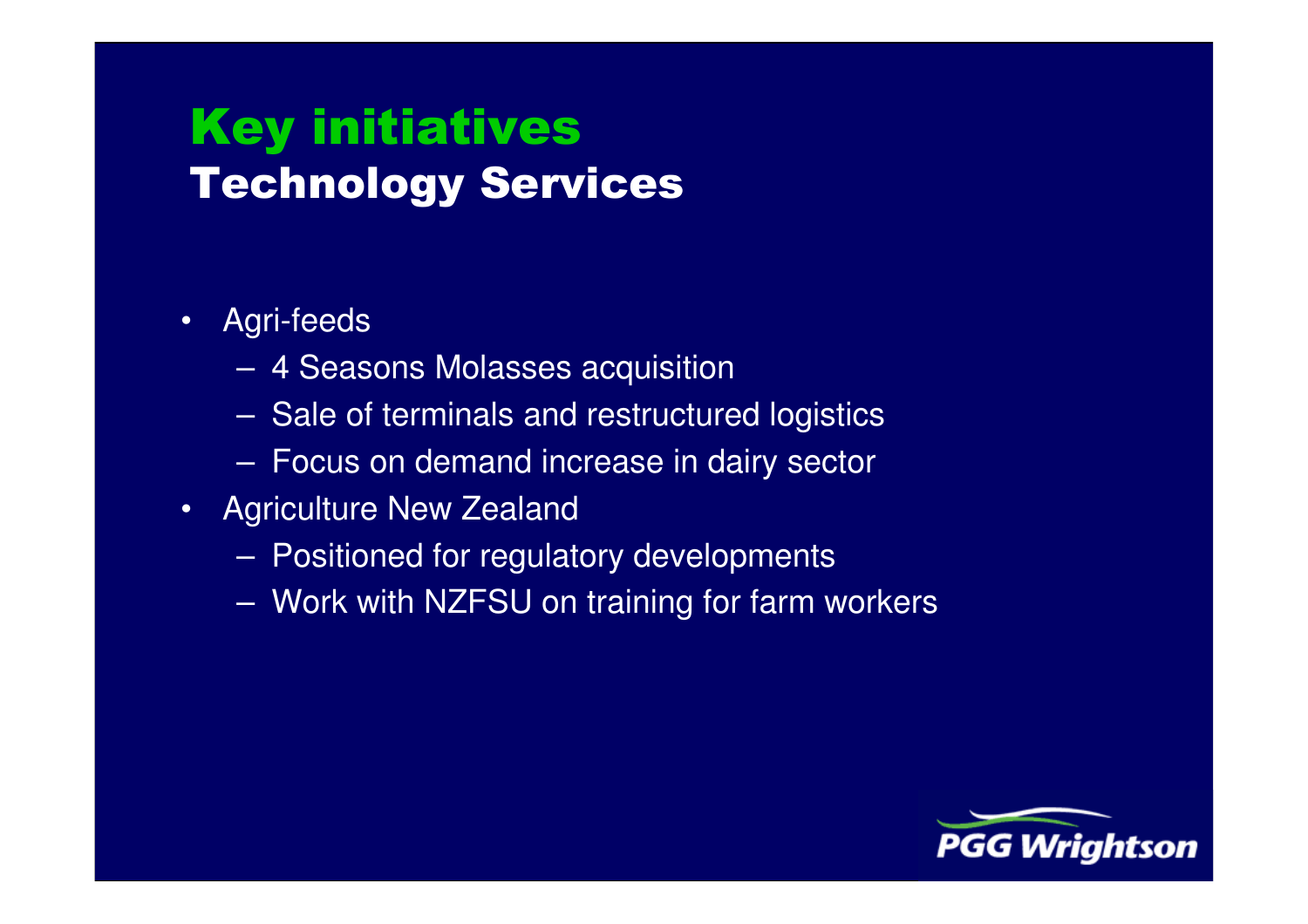#### **Outlook**

- •Business continues to execute well
- •Staff morale and confidence strong
- Investment ongoing internally and via acquisitions•
- •Benefits will flow progressively
- Trading conditions mixed and challenging overall: •
	- High NZ dollar affects returns
	- Dairy commodity prices remain strong
	- Sheep farming at low ebb
	- $\mathcal{L}_{\mathcal{A}}$ Horticulture incomes under pressure